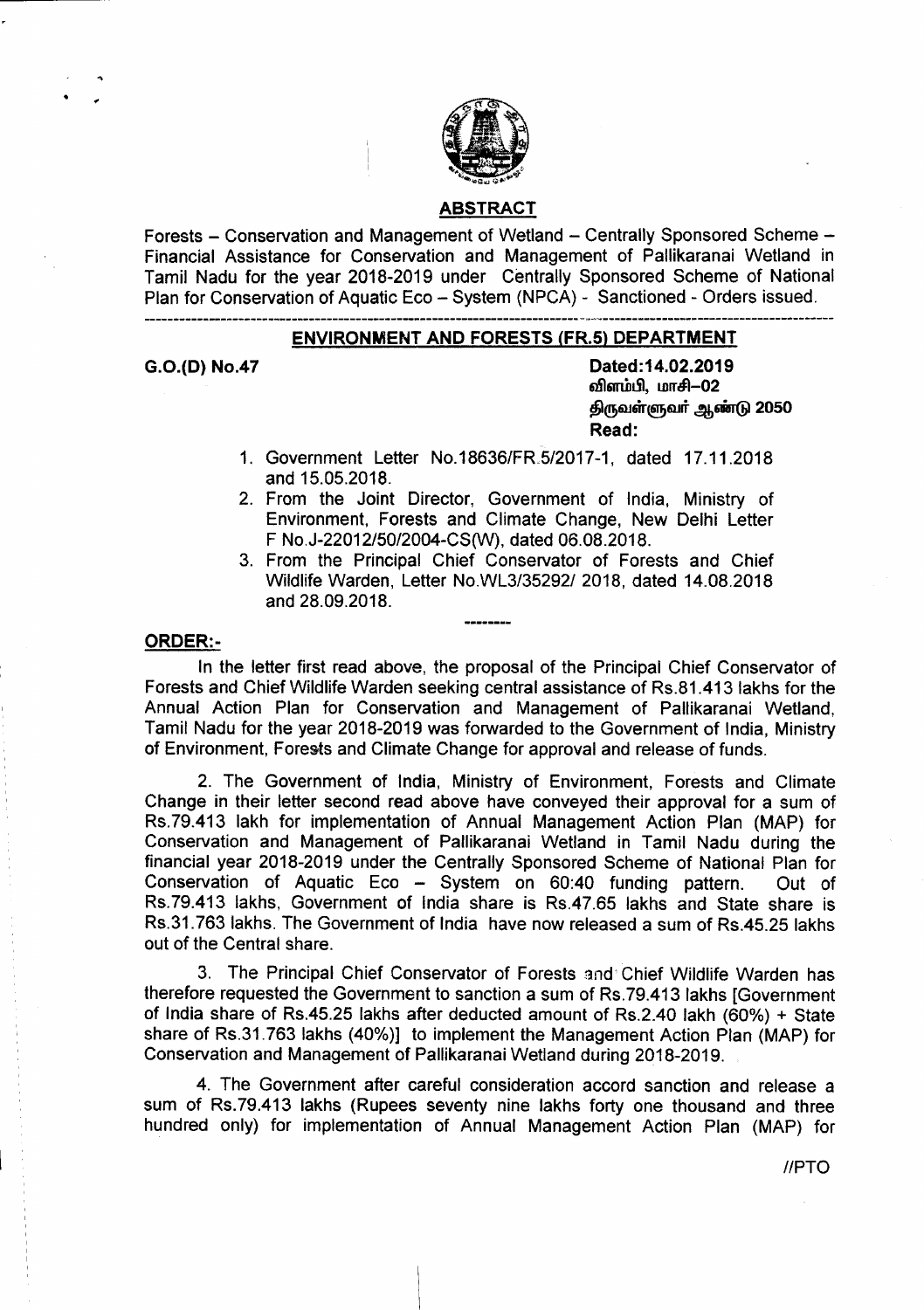Conservation and Management of Pallikaranai Wetland in Tamil Nadu during the financial year 2018-2019 under the Centrally Sponsored Scheme of National Plan for Conservation of Aquatic Eco - System.

5. The expenditure sanctioned in para 4 above shall be debited to the following head of account :-

"4406 Capital Outlay on Forestry and Wildlife 02 Environmental Forestry and Wildlife - 110 Wildlife - Central Sector Schemes - TB Conservation and Management of Pallikaranai Wetland - 16 Major Works". (DPC: 440602 110 TB1603)

6. Necessary additional funds of RS.79.42 lakh will be provided in Final Modified Appropriation *I* Final Supplementary Estimates 2018-2019.

7. The Principal Chief Conservator of Forests and Chief Wildlife Warden shall ensure that the expenditure does not exceed the sanctioned amount and the Utilization Certificate shall be sent to Government of India in time. He is also to ensure that the terms and conditions laid down by the Government of India in their letter second read above should be followed strictly.

8. This order issues with the concurrence of Finance Department vide its U.O.No.5027/Finance(AHD&F)/2019, dated 11.02.2019.

#### (BY ORDER OF THE GOVERNOR)

### **SHAMBHU KALLOLIKAR PRINCIPAL SECRETARY TO GOVERNMENT.**

To

The Principal Chief Conservator of Forests, (HoD), Chennai-15.

The Principal Chief Conservator of Forests and Chief Wildlife Warden, Chennai -15 The Secretary to Government of India,

Ministry of Environment, Forests and Climate Change,

Pt.Deendayal Antyodaya Bhawan (First Floor)

CGO Complex, Lodhi Road, New Delhi-110 510.

Treasury Officer Concerned (Through PCCF & CWW, Chennai-15).

The Pay and Accounts Officer (South), Chennai-600 035

The Principal Accountant General, Chennai - 18.

The Accountant General-I/II, 361, Anna Salai, Chennai-18

The Accountant General-I/II, 361, Anna Salai, Chennai-18(BN)

The Resident Audit Officer,

Office of the Principal Accountant General,(General and Social Sector Audit) Tamil Nadu Secretariat, Chennai - 9.

#### Copy to:

The Finance (AHD&F) Department, Chennai-9.

The Financial Adviser,

Office of the Principal Chief Conservator of Forests, Chennai-15. SF/SCs.

#### IFORWARDED BY ORDERI

 $B.$  Subchana Section Officer *\_b:.*  $(\zeta)$ 2) $\cup$